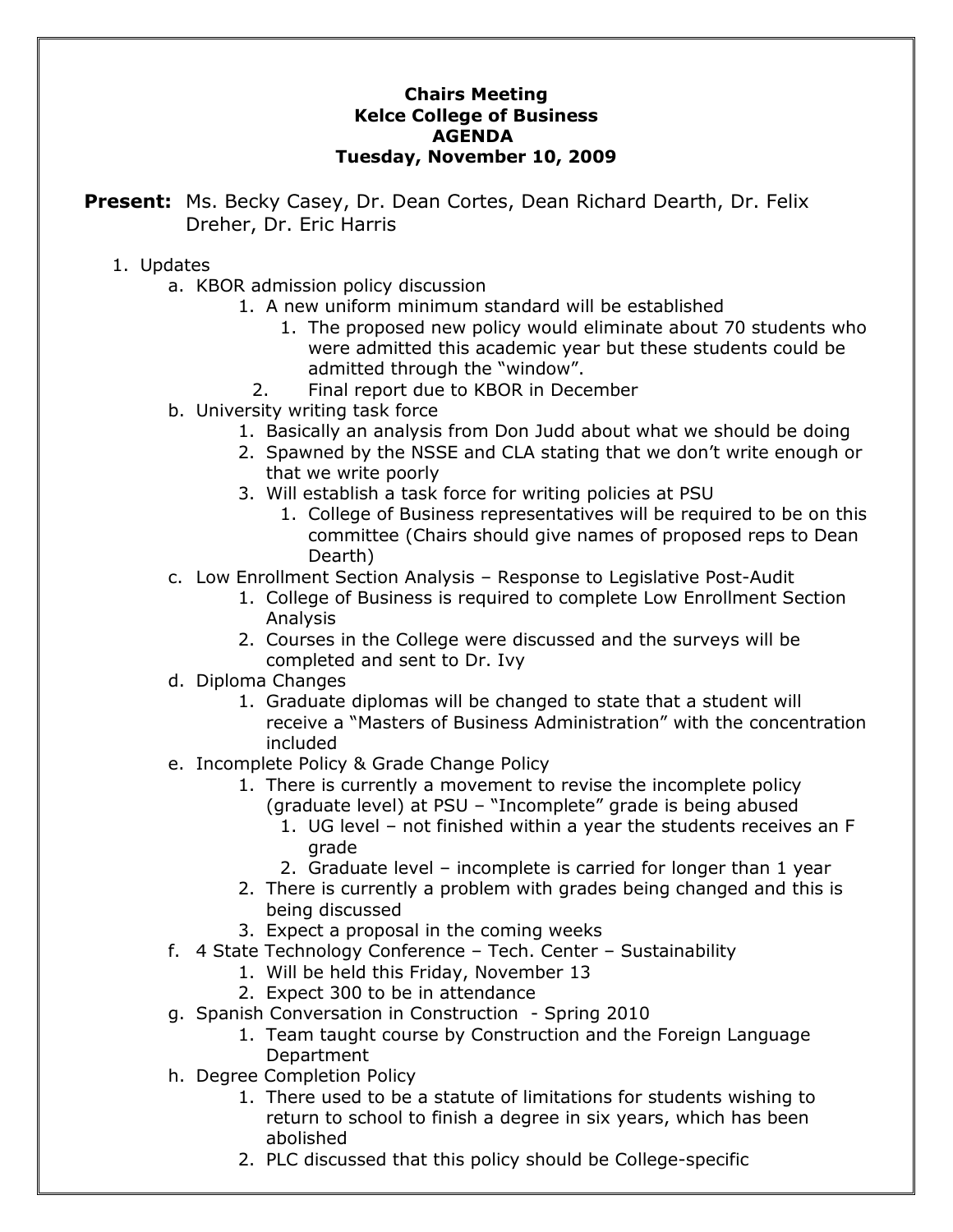- 3. Some additional proposals may be submitted to PLC
- 2. Departmental Issues
	- a. MGMKT Nothing
	- b. CSIS Nothing
	- c. ACCTG
		- 1. Leah Angleton, ACCTG GA, and Dr. Fogliasso published a paper together
		- 2. Opportunities in Business Day
			- 1. There were more attendees this year
			- 2. Most comments were positive
				- a. Could be directed more toward community college students
				- b. Need more interactive projects with students (could use Kelce Leadership Council or SIFE students to assist with this project)
				- c. 45 minutes was too long for the sessions
				- d. Information sessions were very helpful to students
		- 3. Date for next year around the same as last year
	- d. ECON Nothing
- 3. Discussion items
	- a. Curriculum Committee Report on Math 153
		- 1. The Kelce Curriculum Committee submitted a report which was discussed by the Chairs and Dean
			- 1. The committee believes that MATH 153 should continue to be offered by the Math Department with suggestions listed in the report.
		- 2. Dr. Harris will set up a meeting with the Chair of the Math Department (Dr. Flood) to discuss the recommendations of the Kelce Curriculum Committee
		- 3. Discussion followed on the number of quantitative courses offered at PSU and at other universities
		- 4. Teaching MATH 153 in house in the COB will not be an option as there are not faculty available to teach the course
		- 5. This topic will be discussed at the Kelce Faculty meeting on December 11
	- b. AQ-PQ Issues (fall 2013 is year of record for AACSB)
		- 1. AQ (more academically focused) standards have become more liberal and PQ (more experientially focused) standards have become more restricted
		- 2. A presentation will be made to Kelce faculty at the December 11 meeting to change the AQ/PQ standards to insure that AACSB metrics are met
			- 1. AQ standards are currently very stringent and suggestions have been made to relax these standards
			- 2. Publication dates will be FY 2009 forward
		- 3. Need to look at standards and individual faculty to decide what it will take to make each faculty member AQ/PQ
		- 4. Need to create a chart with 3 categories and get faculty to report which areas they will be publishing in. This will be discussed at the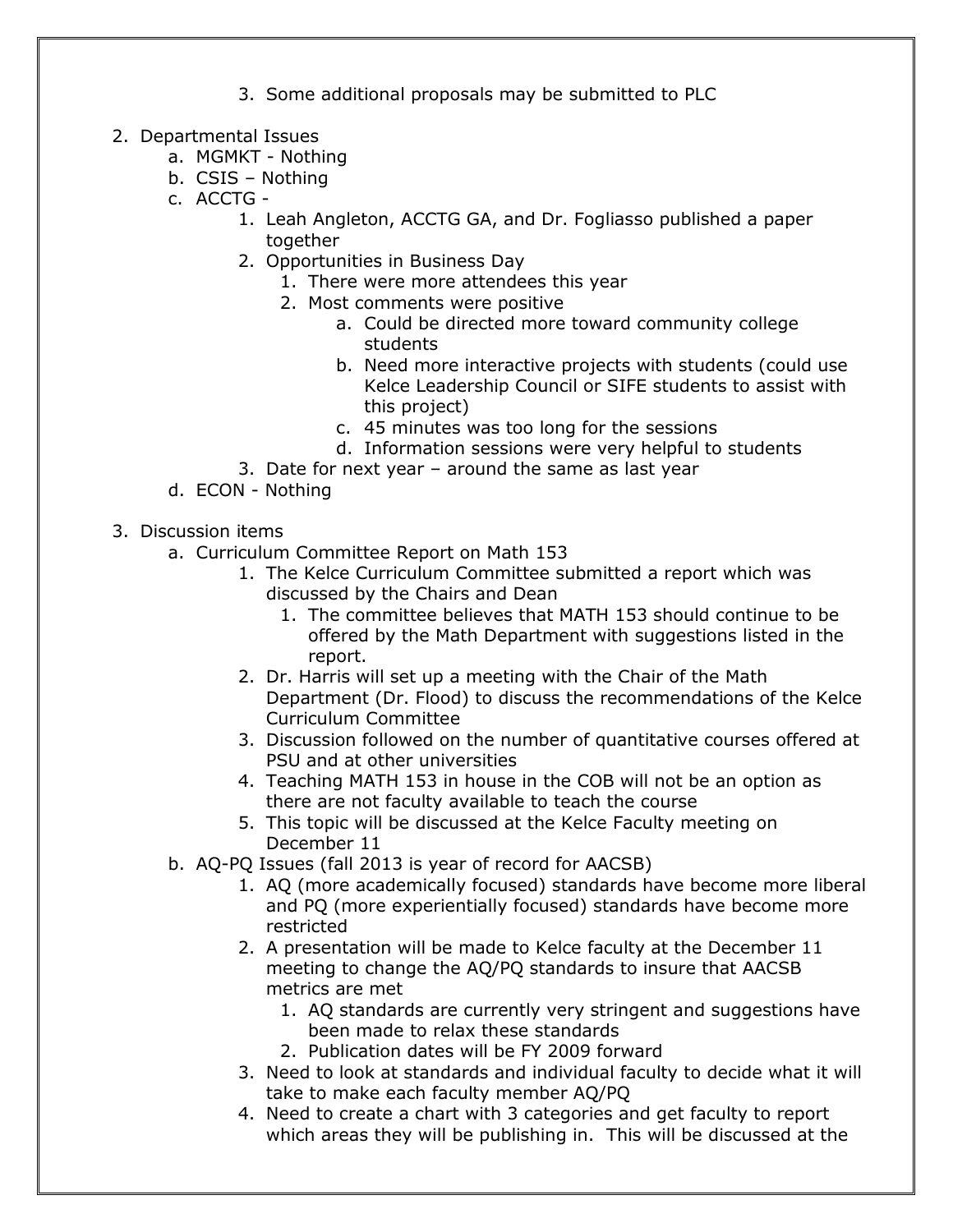December 11 Kelce meeting. Each faculty member must state upfront what areas they will be publishing in.

- 5. Chairs are asked to submit reports to the Dean by next week which will include an analysis of each faculty member in each department to determine if they are AQ/PQ
- c. Assessment Committee Report Numbers for LiveText
- 1. The report has been finalized 500 will be reported to the bookstore d. Windows
	- 1. There was a meeting last week between Dean Dearth, Paul Stewart, the architect, the window people and physical plant employees.
		- 1. Some of the windows will have to be re-built based upon the meeting last week
		- 2. Plywood barrier will remain in place for both the glass destruction and the grinding of the posts.
		- 3. 1 crew can complete one window installation per day
		- 4. Installation will continue from winter break to spring break and into the May-June break
		- 5. Will begin on west side of building  $-2<sup>nd</sup>$  floor, on to the south side of the building, then the east side of building, north side and then courtyard area on the west  $(2^{nd}$  floor first on each side)
		- 6. Each faculty member will be responsible for moving their own belongings – will begin Monday, December 21 at 7 am
		- 7. Every window that is replaced will have wood blinds installed that match those in Accounting and Econ
		- 8. Outside doors will be replaced and bathrooms will be remodeled in SU 2010
- e. Spring issue of the Pitt State Magazine
	- 1. They are asking for input if there are any ideas, please give input to Dean Dearth
- f. Dean, Director and Counselor's Day 12/3/09
	- 1. COB will have an information table at this event
- g. Crouch Retirement Position and Recognition of Dr. Crouch
	- 1. MGMKT will plan a recognition reception/party
	- 2. There is uncertainty about whether the position will be allowed to be filled based on funding. Can advertise and interview for the position and if funds are available at the time, the position will be filled.
	- 3. Discussion followed on the necessity of certain quantitative courses
- h. Youngman Research Grant Reports
	- 1. All faculty reports were filed by October 31
	- 2. Letters were written to all that they had complied with the terms of the grant
- i. Summer Mini-MBA for Indian Students
	- 1. The International Programs Office is interested in setting up this program for summer. The College of Business would have to take care of all extra curricular activities, accommodations and travel.
- j. College of Business enrollment trends
	- 1. Were prepared by a GA and distributed to Chairs for information
- k. An ad hoc committee for quantitative curriculum/faculty position issues will be appointed by the Dean (suggestions for committee members are: Lee, Baack, Box (MGMKT); Roush, O'Bryan (ACCTG); Cummings or J. Harris (CSIS); C. Fischer, Lal (ECON)).